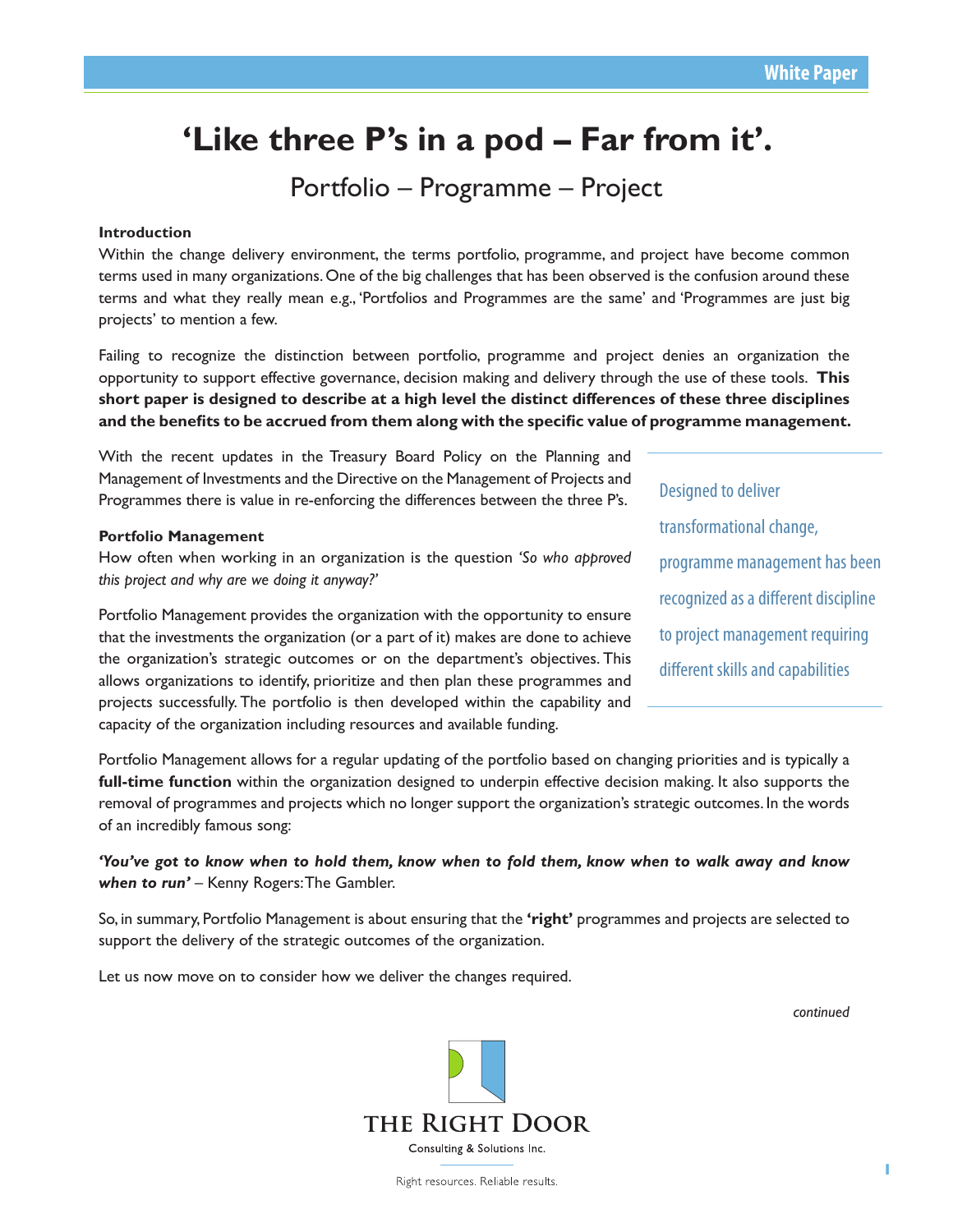#### **Programme Management<sup>1</sup>**

Designed to deliver transformational change, programme management has been recognized as a different discipline to project management requiring different skills and capabilities.<sup>2</sup> While new to the Canadian Federal Government, it has been around for more than 20 years and has been successfully used in numerous jurisdictions around the world.

Investments delivered in a programme environment support key elements of change which are not typically reflected in the project environment. These include:

- Strong focus on achievement of outcomes and benefits which require to be professionally managed throughout.
- Creation of a flexible environment based on the delivery of an end state which cannot be fully defined at inception.
- Incremental delivery to achieve the embedding of transformational change successfully.
- Defined programme boundaries which incorporate change management as a key component of the programme environment.
- Clearly articulated governance designed to provide the right level and composition to support the delivery of complex change; and
- A recognized end date at which capabilities have been delivered and the vision has been achieved.

Programme management provides the ideal environment to deliver not only the outputs and deliverables required but also the transformational aspects of change in support of the delivery of outcomes and benefits which contribute to the strategic outcomes of the organization.

The principles of programme management can be applied not only to large scale transformational change but also to smaller initiatives which have a significant requirement to secure change.

#### **Project Management**

The project management discipline has been around for a number of years and primarily focuses on the project's deliverables and outputs. Outcomes and benefits are often achieved post project and therefore responsibility falls to the business owner.

Projects typically have a focus on planning the work to be done, monitoring progress towards delivery and are undertaken within specific parameters for time cost and performance.

Projects can contribute to the overall delivery of a programme. Their deliverables are designed to support the delivery of programme capabilities.

#### **Conclusion**

**Delivering change successfully is not easy. Developments in the use of the three P's - Portfolio Programme and Project Management have taken place over the last 40 years resulting in a toolkit designed to support organizations successfully deliver change. All three disciplines can add value.**

<sup>1</sup> Programme Management should not be confused with Government of Canada policy or operational programs like the Temporary Foreign Workers Program.

<sup>2</sup> Michael Hanford Gartner 2011